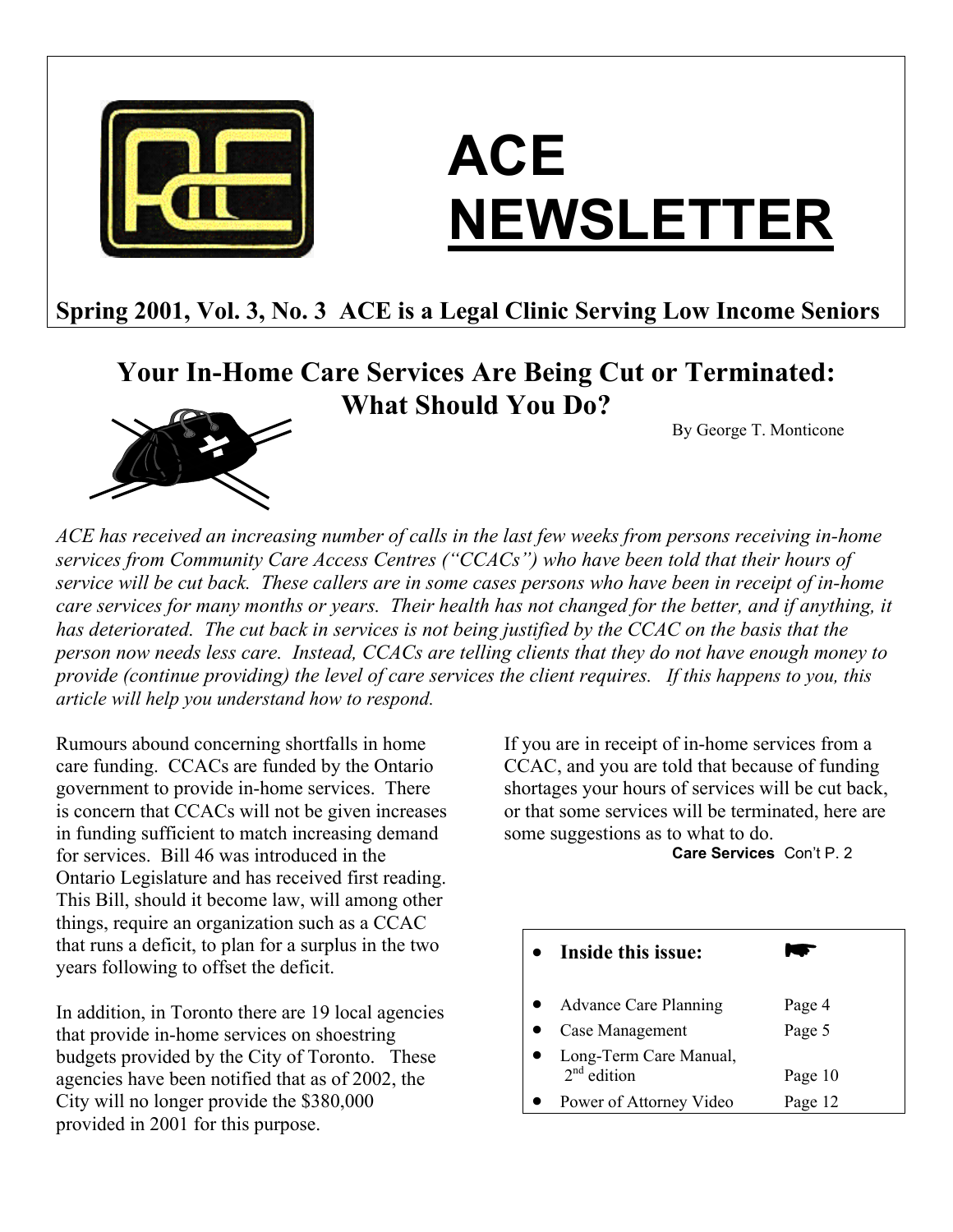#### **Care Services** Con't From P. 1

**1. Contact your CCAC case manager and tell him or her that you are not satisfied with the decision and why you are not satisfied. Ask for a review of the decision. Also ask for a written description of the complaints and appeals process.** 

It is advisable to put your request in writing so that you have a clear record of your concern, and of when you asked for a review. Every CCAC is required by law to have a complaints process, and to inform you in writing as to what that process is. The *Long-Term Care Act, 1994* requires every CCAC to have a complaints process. In addition, the Bill of Rights for persons receiving in-home services found in that Act says that you have the right to be informed of the complaints process *in writing* .

Once you know what the complaints process is, follow it as closely as you can. Failure to do so will work against you in the future if you want to appeal the decision to a tribunal or court.

There are currently 43 CCACs in Ontario, each providing services to a designated area. Each CCAC may have a slightly different complaints and appeals process. A typical process involves three steps: (1) tell your case manager you are not happy about the reduction/termination of services and ask him or her to reconsider, (2) if the case manager refuses to change the original decision to reduce or terminate services, the next step in the process is likely to be an independent review by another case manager not previously involved in your case, and (3) if the decision still goes against you, the next step in the process is likely to be a complaint to a review body of the CCAC which reviews the earlier decisions.

The written description of the complaints process will tell you how and to whom to make a complaint. Be aware that there may be deadlines to meet. If you don't understand the process, ask questions. You may also want to seek legal advice in preparing your case. It may be

important to present evidence of your current health status and your need for services.

**2. If the case manager refuses to change his or her original decision to reduce or terminate services, follow the next step(s) in the complaints process, and use all avenues open to you in complaining to the CCAC. The next step may involve asking another case manager to review the facts and come to an independent decision, or it may be an appeal to a special body set up by the CCAC. The complaints procedure for that particular CCAC may provide for both. What you must do must be set out in the description of that CCAC's complaints and appeals process.** 

Even if the complaints and appeals process does not require you to put anything in writing, it is important to do so. Not only does this help make your concerns clear, it will be useful if the CCAC decides against you and you want to appeal the matter further. Again, you may need to provide evidence about your state of health and your need for in-home services. You may want the assistance of a lawyer to prepare your case. **Care Services** Con't P. 3

The **Advocacy Centre for the Elderly (ACE)** is a legal clinic for low income seniors 60 years of age and over, funded by Legal Aid Ontario. ACE is incorporated as a non-profit corporation under the name "Holly Street Advocacy Centre for the Elderly Inc.".

**Charitable Registation No. 0800649-59** 

| <b>ACE Chairperson:</b><br><b>Executive Director:</b> | <b>Edward Shaul</b><br>Judith A. Wahl                |
|-------------------------------------------------------|------------------------------------------------------|
| <b>Newsletter Editor:</b>                             | George T. Monticone                                  |
|                                                       | All submissions to ACE Newsletter should be made to: |
| The Editor                                            |                                                      |
| <b>ACE Newsletter</b>                                 |                                                      |
|                                                       | Advocacy Centre for the Elderly                      |
| 2 Carlton Street, Suite 701                           |                                                      |
| Toronto, Ontario M5B 1J3                              |                                                      |
| Telephone:                                            | $(416)$ 598-2656                                     |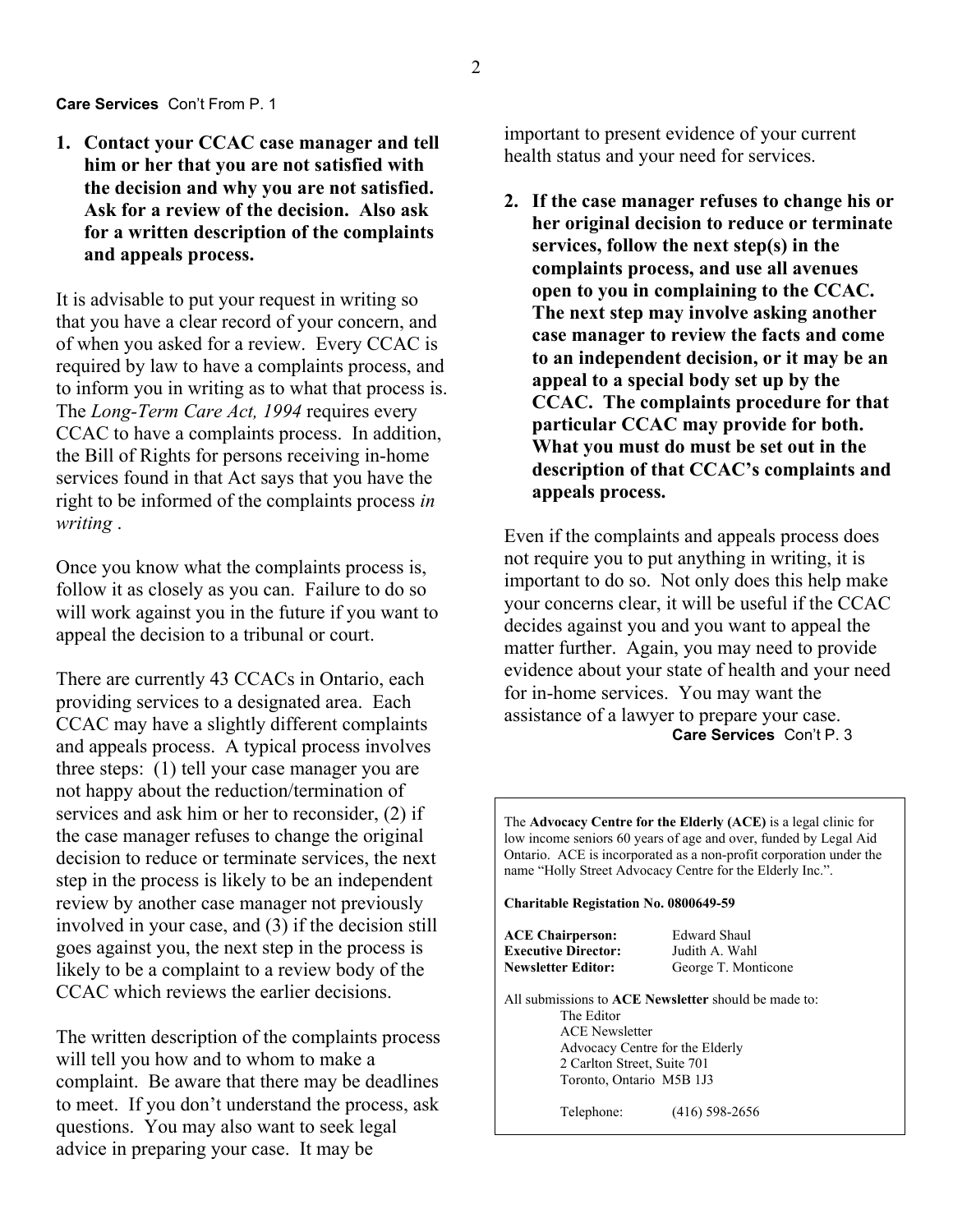Once you have exhausted all the possible avenues of complaint or appeal to the CCAC, you have the right to appeal to the Health Services Appeal and Review Board (HSARB). The HSARB is a special tribunal that is required under the *Long-Term Care Act, 1994* to hear appeals regarding a change in service levels or termination of services. While you may take an appeal to the HSARB yourself, it is advisable to seek legal advice and assistance. An appeal to the HSARB will run into difficulty if you have not followed all of the complaints and appeals process at the CCAC. If you have not given the CCAC a full opportunity to review and reconsider your case, the CCAC will likely be successful in arguing that the HSARB should not hear your case. This is why it is important to follow the complaints process closely.

The CCAC is required by law to respond in writing to a complaint within 60 days, either by affirming the original decision, rescinding the original decision, or by substituting a different decision.

**1. You may appeal a CCAC decision to the HSARB, a special tribunal which is required to hear appeals regarding (1) whether you are eligible for services from a CCAC, (2) whether a particular service may be excluded from your plan of service, (3) the amount of any particular service to be included in your plan of service, and (4) the termination of any particular service from your plan of service.** 

The HSARB hears these appeals from CCACs as well as other matters. The *Long-Term Care Act, 1994* governs appeals to the HSARB. In addition, the HSARB has Rules of Practice and Procedure which govern procedural matters. A copy of the Rules and other information may be obtained from the HSARB (phone (416) 327-8512, Fax (416) 327-8524). While the *Long-Term Care Act, 1994* says that a decision of the HSARB is final and binding and not subject to appeal, there is always a possibility of what is termed "judicial

review" of a decision. If the HSARB decision is biased or patently unreasonable, or the procedures unfair, a court may be asked to review the decision. For this reason, the services of a lawyer are important, since the question of whether judicial review is advisable or possible is a highly technical matter.

The parties to an appeal from a CCAC decision will be the person appealing, the CCAC, and the Minister of Health and Long-Term Care, each of whom may be represented by legal counsel. The hearing shall begin within 30 days of requesting it, unless the parties agree otherwise. In practice this does not always happen.

The HSARB listens to oral evidence from witnesses, and legal arguments from each of the parties. Witnesses are cross-examined. Once all of the parties have completed their submissions, the HSARB is required to render a decision within three days and provide written reasons as soon as possible thereafter. The HSARB may affirm the decision of the CCAC, rescind the CCAC decision and refer the matter back to the CCAC for a new decision in accordance with directions, or it may substitute its own decision for that of the CCAC and direct the CCAC to implement that decision.

#### 2. **You may want to contact a local advocacy group, your MPP, or a local newspaper**.

In addition to asking the CCAC or the HSARB to review a CCAC decision to cut-back or terminate in-home services, you may want to take a more political approach to the problem. Normally, this would not be advisable until you have exhausted all the complaints and appeals available to you.

If services to you are cut-back or terminated because the CCAC has insufficient funding, the issue is a political one, and contacting your MPP is appropriate. There are also advocacy groups such as Care Watch Toronto (phone (416)-590- 0455) which are very much interested in these issues, and which try to keep track of these problems.  $*$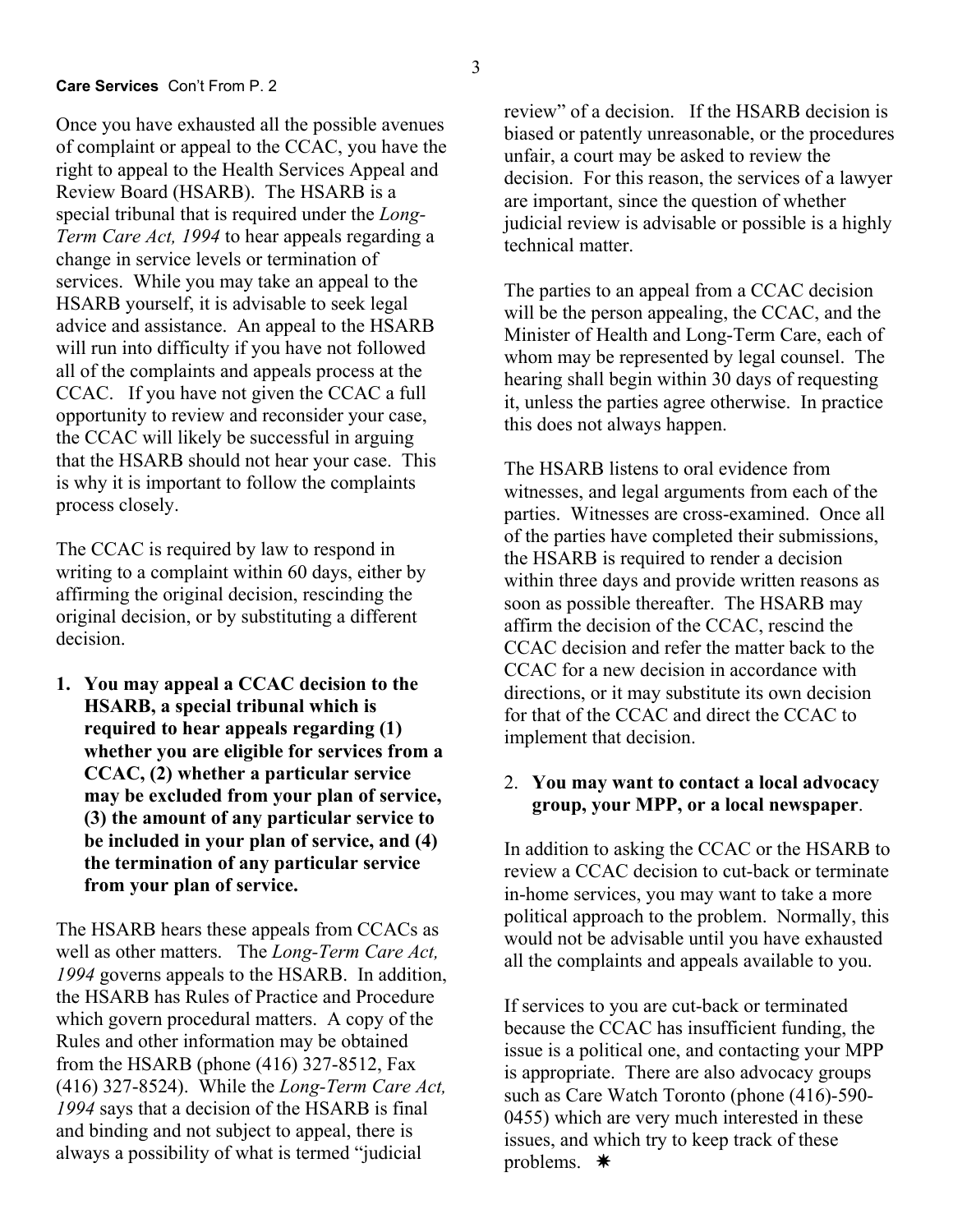## **ADVANCE CARE PLANNING –** • the development of materials for the public to **Alzheimer Initiative Number 7**

By Judith A. Wahl



The Alzheimer Society of Ontario (ASO), in partnership with the Ontario Seniors Secretariat, has undertaken to develop and deliver training in advance care planning for health care professionals and for seniors and persons affected by Alzheimer disease and related forms of dementia. The main goals of this project are to increase the confidence of health professionals in discussing advance care planning issues with the people they work with, and to change performance and practices about advance care planning in health services of all types across the province. This project is also intended to disseminate accurate information on advance care planning to Ontario seniors and other persons affected by dementia.

ACE is delighted to be part of this initiative. ACE has been retained by ASO to assist in the development of the curricula for the training, as well as help train resource people who will do the training in their own community. ACE will also assist in the training of long-term care facility administrators and CEOs of Community Care Access Centres ("CCACs").

Through this project, the following will be done:

- the development of two curricula one for health professionals and the other for seniors and persons affected by Alzheimer and other forms of dementia
- the training of 100 Resource team members (the trainers)<br>20.25 odvestigate care planning may also be an abundance care planning may also be an
- 20-25 educational sessions for health professionals in the fall of 2001
- 80 sessions for seniors and the public over the next 12 to 18 months **Planning** Con't P. 6
- special sessions for long-term care facility administrators and CEOs of CCACs in the fall of 2001

be distributed at the education sessions and through health facilities, doctors offices, and elsewhere.

This project is interconnected with other parts of the Alzheimer's Initiatives, such as the physician education and the Ian Anderson Foundation training on End of Life care.

The following is a summary of some of the main points in the education programme.

### • **What is advance care planning?**

Advance care planning is a process of planning for a time when you may not have the mental capacity to make decisions about your care or treatment. It may involve choosing someone to make decisions for you, a substitute decision maker. It also involves communication between you and the substitute decision maker. You must communicate who you are as a person, what your likes and dislikes are, how you want to be treated, where you want to live and how you want to live, as well as communicate your specific wishes about health treatments, medications, and end-oflife care.

In accordance with the *Health Care Consent Act*, your substitute decision maker is required to follow your last known wishes, however expressed, when making decisions for you when you are incapable. If your substitute does not know of any wishes applicable to the particular situation, then your substitute is to act in your best interests, taking into account your values and beliefs.

opportunity to express your values and beliefs to guide your substitute decision maker in situations that you are not able to anticipate.

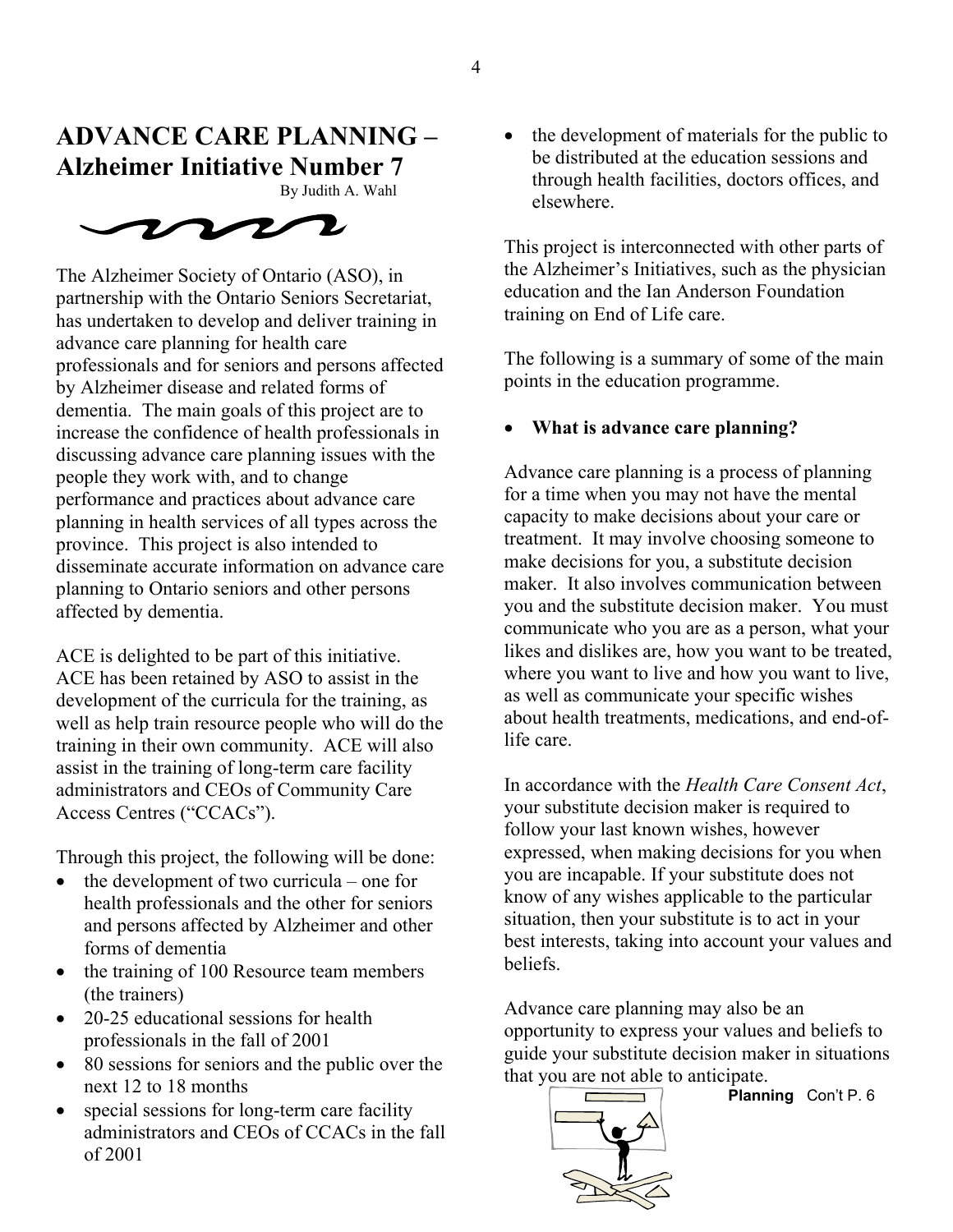## **CIVIL CASE MANAGEMENT RULES**



On July 3, 2001 an important change for the conduct of civil actions in the Ontario Superior Court of Justice will take place. Civil Case Management Rules will then apply to 100% of actions and applications commenced in the City of Toronto. The same change took place for actions commenced in the Regional Municipality of Ottawa-Carlton on January 2, 1997. Full case management is expected to fundamentally change the way that civil actions proceed through Ontario courts. **Timetables for Undefended Cases**

#### **New Rules for a Speedier Process**

One of the chronic complaints that civil litigants in Ontario have had over the past thirty years has been the increasing cost and complexity of civil litigation, and the abhorrently slow speed at which civil claims have typically proceeded through courts. In the past, it has not been at all uncommon for civil claims to take several years to reach trial, and then longer for subsequent appeals. Case Management Rules are procedural rules designed to insure that a civil action is always moving forward within a defined timetable, for the purpose of reducing unnecessary costs and delay, facilitating early and fair settlements and bringing civil proceedings expeditiously to a just determination.

There are several different types of case management rules. Family law cases in the Family Court in eighteen counties, regional municipalities or districts (including York Region, Durham Region, Simcoe County, Peterborough County, Victoria County but not including the City of Toronto) came into effect on September 15, 1999. The Toronto Superior Court case management rules came into effect in 1991.

Partial case management has applied to civil actions randomly chosen in Toronto since 1991, and all of these rules have had a profound effect By Graham Webb on speeding up case managed actions.

#### **Full Case Management of Civil Actions**

Civil Case Management Rules will now apply in Toronto and Ottawa to all civil actions commenced in Superior Court, including claims for payment of a debt, recovery of money, insurance actions, professional negligence or medical malpractice claims, and most real estate or property claims. Case Management Rules will not apply to commercial actions on a Commercial List, estate proceedings, mortgage actions, constructions liens, bankruptcy and insolvency proceedings, and class proceedings under the *Class Proceedings Act*.

The essence of case management is that once a court case is commenced, strict time limits, or "timetables", will apply that are intended to make sure that the case reaches a speedy resolution and does not languish before the court for years on end.

According to a 1997 practice direction given by Madam Justice Lang, 60% of civil actions are not defended. In those cases, the plaintiff, or claimant, would be entitled to obtain judgment as soon as the  $21<sup>st</sup>$  day after a statement of claim is served on a defendant. Despite that, many undefended civil actions do not proceed to judgment quickly or at all. In those cases, Case Management Rules give the claimant 180 days from the time an undefended action is started to obtain judgment. When that time passes, if default judgment is not obtained, the court registrar is required to dismiss the action as abandoned. This should have the effect of clearing deadwood out of the court files, and allowing speedier and more efficient administration of cases that are genuinely proceeding.

 **Case Management** Con't P. 8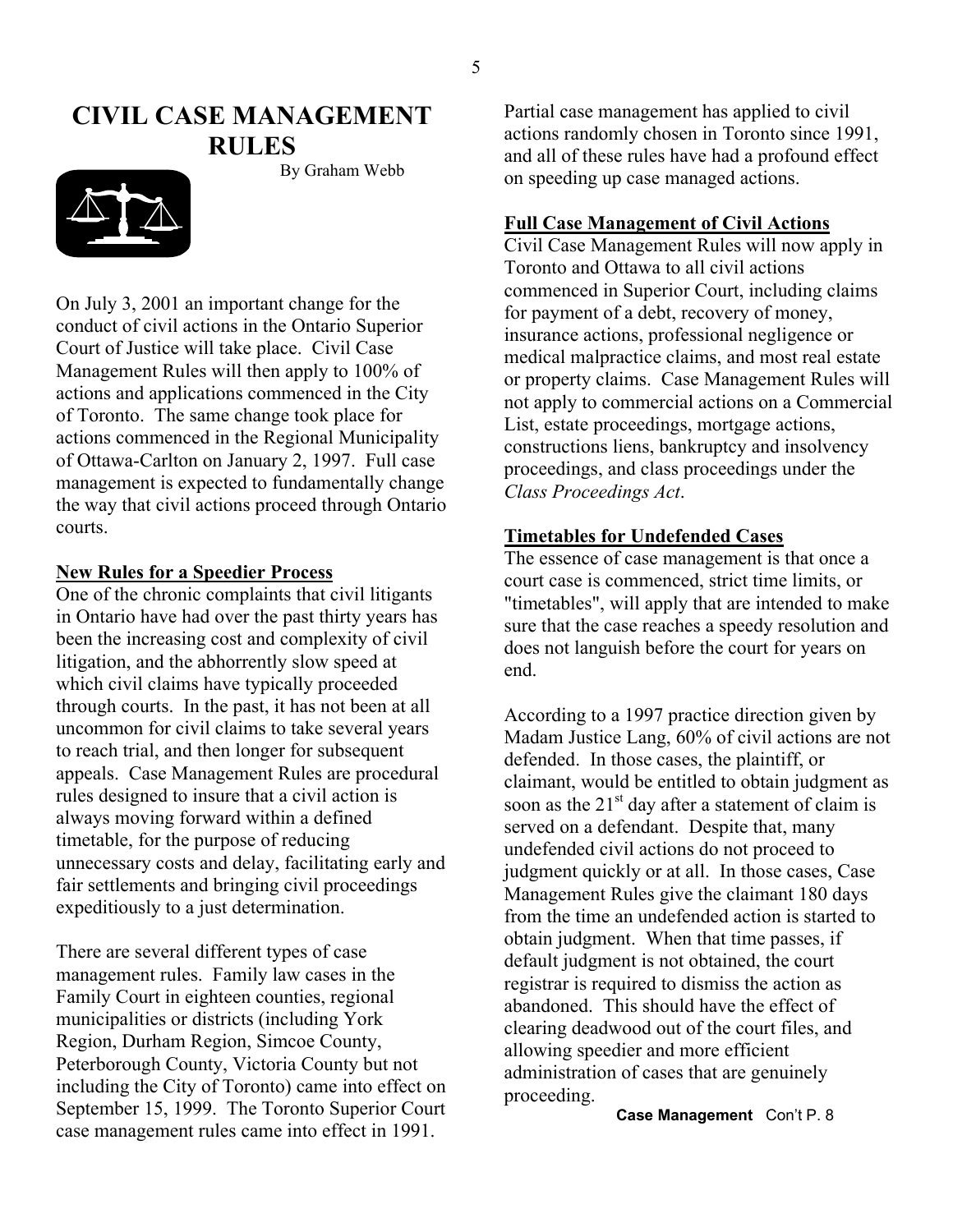#### **Planning Con't From P. 4**

#### • **How do you advance care plan?**

The key to advance care planning is COMMUNICATION. Communication may be oral, in writing, or through an alternative means such as a Bliss board or sign language.

Wishes expressed orally or through alternative means of communication are just as valid as wishes expressed in writing. Some people may feel more comfortable about writing down their wishes as the written wishes may be clearer and less subject to misinterpretation than oral wishes.

#### • **If I want to do an advance care plan in writing, how do I do that?**

Written documents may be in the form of a Power of Attorney for Personal Care or an advance directive/living will.

#### • **What is the difference between a Power of Attorney for Personal Care and an advance directive or living will?**

Powers of Attorney for Personal Care are documents in which you can name a substitute decision maker (an attorney), as well as set out your wishes about care, and express your values and beliefs. Powers of Attorney for Personal Care are authorized by the *Substitute Decisions Act,* which sets out the formal requirements for these documents. They must be in writing and must be witnessed by two witnesses who sign the document at the same time that you sign as grantor. You must be mentally capable of preparing the document. You must also be mentally capable of making decisions about any of the care and treatments about which you express specific wishes in the document.

If you want to keep the same substitute decision maker but change the wishes expressed in the Power of Attorney for Personal Care, you may do this in writing by revoking the old Power of Attorney for Personal Care and by creating a new one. You can also express your new wishes orally, without changing the written document.

This would be sufficient to be an "oral override" of the written document. However it is good practice to make a new document so that there won't be any confusion as to what are your current wishes.

In contrast, a living will/advance directive does not name a substitute decision maker. It ordinarily is only a statement of your wishes, values and beliefs. These wishes are a guide to the person who would be your substitute decision maker for health from the list of decision makers in the *Health Care Consent Act*. As neither the *Substitute Decisions Act* nor any other statute in Ontario makes reference to living wills/advance directives, there are no formal requirements for these documents, such as witnessing.

To change a living will/advance directive, you can tear up the old one and make a new one, but you can also express new wishes orally and these will override any wishes expressed in your previously prepared living will. Despite this ability to do an oral override, it is still a good idea to make another written document with a date on it if you previously had expressed wishes in writing in a living will. This will serve to avoid confusion as to what are your last capable wishes.

#### • **Do I have to advance care plan? What if I don't believe that I should do this for religious or cultural reasons?**

Not all people want to advance care plan, sometimes because of religious beliefs or cultural practices. Sometimes people don't plan as they simply are not interested in doing an advance care plan. No one should be "required" to engage in any advance care planning process. Advance care planning is a voluntary process and it is not legally or otherwise necessary to express wishes about future care. Under the *Health Care Consent Act*, everyone in Ontario always has a substitute decision maker, even if they have not prepared a Power of Attorney for Personal Care.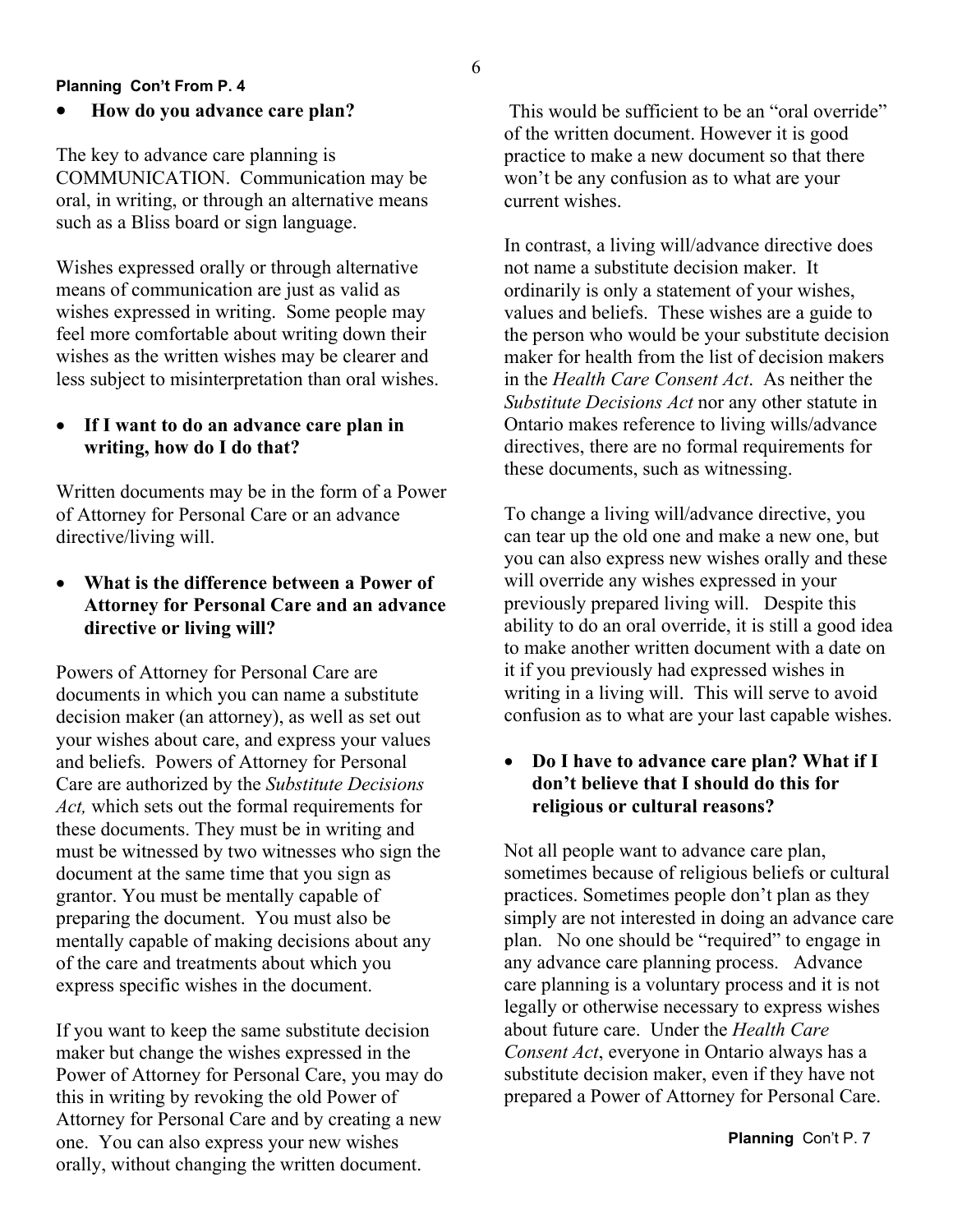#### **Planning** Con't From P. 6

Therefore, it is not necessary to do advance care planning to name a substitute decision maker. The law states that substitutes must make decisions for the people for whom they act, following any expressed wishes. However, if wishes applicable to the situation are not known, then substitutes must act in what they believe to be the "best interests" of the person. Therefore, it is not necessary to advance care plan, as your substitute is required by law to make decisions for you in accordance with the best interests standard.

#### • **Can a hospital or long-term care facility require that I prepare an advance care plan or use a particular form?**

No. Preparation of an advance care plan or written directive is not an admission requirement for a health facility of any kind in Ontario. Nor is it a requirement for access to any type of health services. It is not a requirement for continued receipt of care services in a facility or in the community. Health facilities may suggest a particular form for an advance care plan, but it is up to you as to whether you want to use that particular form, or use one of your own choice, such as a Power of Attorney for Personal Care. It is appropriate for staff at health facilities and services to raise the issue with you about advance care planning, and to facilitate your involvement in the process if you want to do this. However, you have the right to say you are not interested.

#### • **If I haven't expressed advance wishes about my care, what will happen to me if I am in a health facility (hospital or longterm care facility)?**

Health practitioners are required to get consent or refusal of consent for treatment from you while you are mentally capable. This is true even if you have prepared an advance care plan. Advance care plans are directions to your substitute to guide the substitute in decision making only when you are not mentally capable.

If you are in a health facility and are mentally incapable in respect to the treatment or care you need, then the health practitioner must turn to your substitute decision maker for consent or refusal of consent to your treatment and care.

Your substitute, in making decisions for you, must follow any wishes that he or she knows that you expressed while capable. If no wishes are known, then your substitute must act in your best interests. In doing this, your substitute considers your values and beliefs and looks at whether the treatment proposed will benefit or harm you. If there are no advance care plans, your substitute must still think about who you are and what you believe in and value when thinking about how to decide for you. The substitute still makes decisions for you even if he or she does not know of specific wishes.

If there is a medical emergency, your health practitioner does not need to get consent or refusal of consent for treatment. Your health practitioner makes decisions about your care in the emergency taking into consideration what is medically possible, what is needed to prevent serious bodily harm to you, and what is needed to be done to relieve your suffering.

If your health practitioner knows of any wishes that you made while capable to refuse any particular treatments then the health practitioner is required by law to not give you that treatment in the emergency. If you have not advance care planned, or the health practitioner is not aware that you wanted to refuse a particular treatment, you may end up receiving this treatment in the emergency. This is one of the reasons that many people want to do some advance care planning, to communicate their wishes to not receive certain treatments in an emergency.

**Contact your local chapter of the Alzheimer's Society of Ontario in the fall 2001 for the dates of any scheduled public sessions in your area on advance care planning.** 

For further information about Powers of Attorney for Personal Care, you can get a pamphlet describing these documents from your local community legal clinic or by contacting Community Legal Education Ontario at their website at [www.cleo.on.ca,](http://www.cleo.on.ca/) or by phoning 416-408-4420.  $*$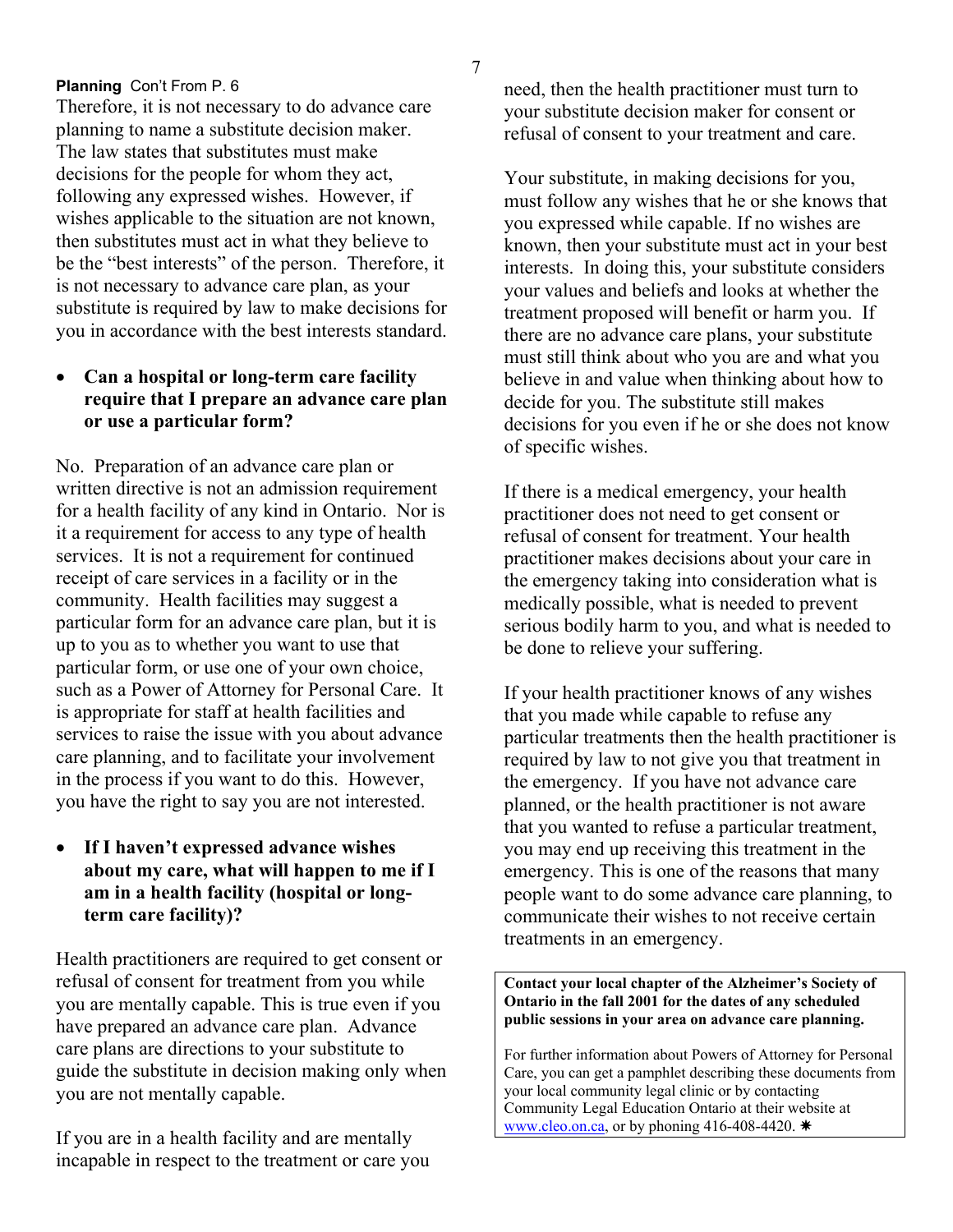#### **Case Management** Con't From P. 5 **Fast Track/Standard Track Defended Cases** In the past, meetings that are similar to case

When a case is started, the claimant will have a choice of choosing a "fast track" or "standard track" for the proceeding. The fast track requires that all of the procedural issues will be completed and the case be made ready for a pre-trial within 150 days from the time that the action is defended. The standard track gives the plaintiff a longer period of 240 days to ready the action for pre-trial. These timeframes of approximately five and eight months from the time a defence is first delivered are remarkably shorter than the months and years that might ordinarily lapse before a civil action reaches pre-trial.

Once an action is defended, the case is assigned to a case management team that will follow the case's progress through the courts until it is concluded. There are some time requirements that will automatically apply in every case (such as the 150 or 240 day limit to be ready for pretrial). Where either party fails to comply with the automatic time requirements, the case management team can create a new custom-made timetable and order the party to comply with it, and to pay costs thrown away. Where a party does not meet a custom-made timetable that was ordered by the case management team, the court can invoke sanctions that effectively would decide the case in favour of the other party; or make a new timetable, order the payment of costs, or make any other order that the court deems just.

#### **Case Conferences**

A "case conference" can be convened at any time by the court on its own initiative, or at a party's request. A case conference would be called where the court or any party is not satisfied with the progress of the action, or where directions on how to proceed are needed. Usually in a civil proceeding parties are not required to attend court unless they choose to do so, or are required to give evidence. Under Case Management Rules the court may require parties to personally attend a case conference to ensure that everyone that is needed to move the action along is present in court and available to make decisions.

conferences (such as "pre-trial conferences") have chronically caused unnecessary delay when the lawyer in charge of one party's case does not attend and sends instead another lawyer that is not familiar with the case and does not have authority to reach a settlement. The Case Management Rules attempt to overcome this problem by explicitly stating that the lawyers attending a case conference must have authority to deal with the issues in the case, and be fully acquainted with the facts and legal issues. Judges at a case conference have wide ranging powers to order timetables for events to happen, to make procedural orders, to give directions, to convene a settlement conference or a hearing of the action. A case conference is intended to deal with all procedural issues needed to keep the action moving along, but does not necessarily address the substance of the dispute.



#### **Pre-Trial Settlement Conferences**

All civil actions already have a requirement that a pre-trial settlement conference be held to thoroughly explore the substance of a dispute and facilitate any possible settlement short of trial. The fundamental change is that in ordinary actions there is no fixed time limit as to how long it can take before a pre-trial settlement conference is reached. In case managed actions, the pre-trial settlement conference must take place not later than 150 days after the first defence is filed in fast track actions, and not later than 240 days after the first defence is filed in regular track actions.

By the time the pre-trial settlement conference is reached, all of the procedural steps that are necessary before the action can be tried must be completed. As with procedural case conferences, **Case Management** Con't P. 9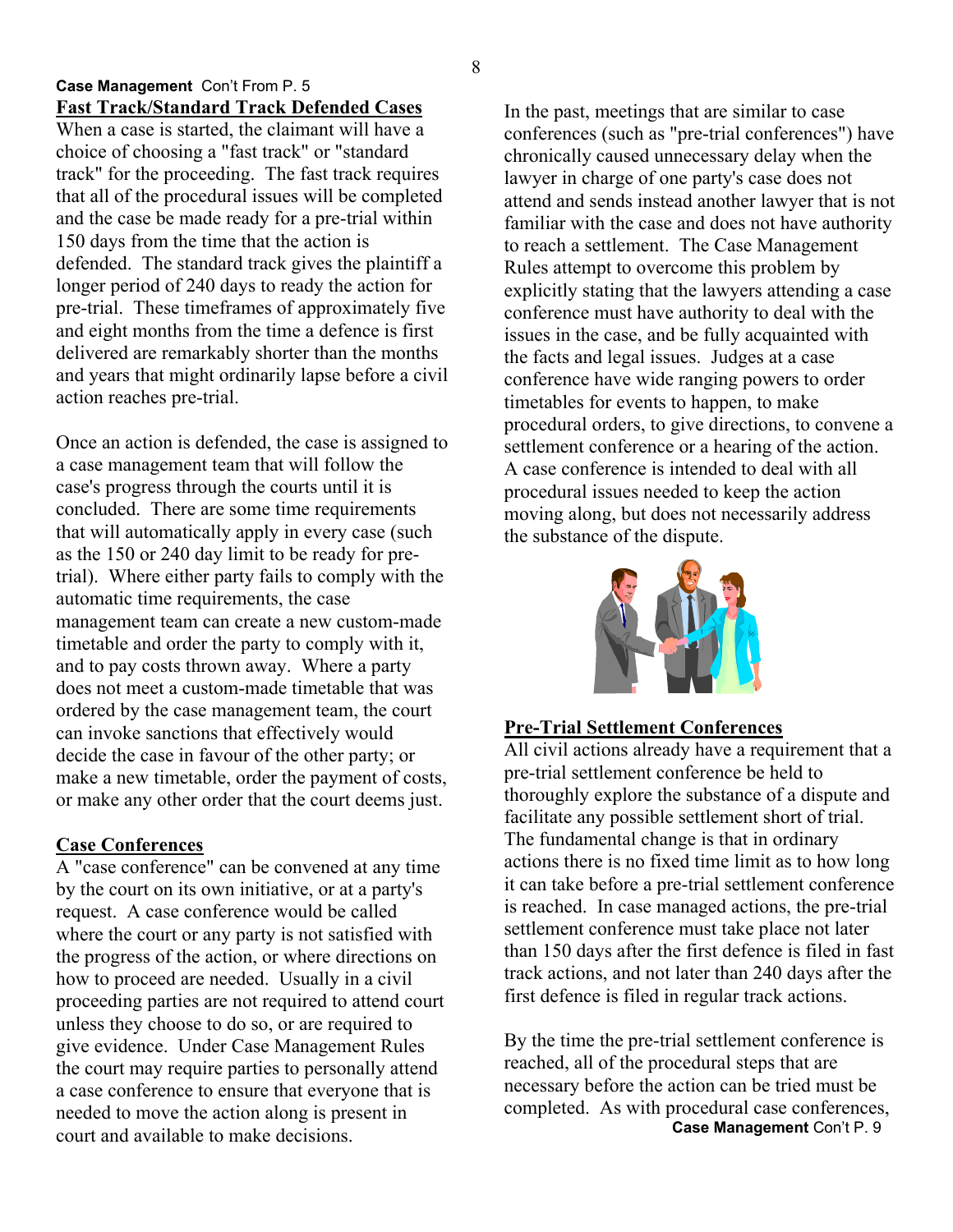#### **Case Management** Con't From P. 8

the case management judge also has power to require a party or its representative to attend the pre-trial conference for the purpose of making settlement decisions and instructing its lawyer. These rules are intended to make sure that settlement conferences will be effective and timely, and not merely another delaying tactic.

#### **Simplified Trials**

Where an action is for less than \$25,000.00, or where the parties agree, the actual trial of the action can be held according to a simplified procedure that will usually ensure that the trial is completed within one day. The trial date would always be different from the pre-trial date, but usually would be scheduled not long after. Small case-managed actions that follow the simplified procedure, therefore, ought usually to be completed within six or nine months from the time they are started, even where the action is defended and a trial is held.

#### **Regular Civil Trials**

In larger actions, the simplified rules would not apply to the trial, and, depending on the number of witnesses and the complexity of the issues, the trial could take many days or even months to complete. However, newfound efficiencies in the court system have made civil trial dates more readily available in Toronto than ever before in recent memory. Most case-managed actions could expect to be ready for trial within the five or eight months timeframes that the Case Management Rules provide, and be tried not long after that time.

#### **Call-Over Courts**

The Case Management Rules have also created "call-over courts" that will review older non-case managed cases, and bring them into the case management system. Call-over courts will determine whether an existing case has been settled or whether it might benefit from setting a timetable, scheduling a pre-trial conference, or setting a trial date. The Case Management Rules should, therefore, have a spill-over effect

speeding up not just new actions, but older actions that might already be proceeding at a much slower pace.

#### **Faster Litigation**

The overall effect of 100% case management in Toronto on the conduct of civil litigation, and the civil litigation bar, is expected to be profound. Previously civil litigation lawyers have carried a very large caseload of perhaps 300 cases at once, all of which might proceed very slowly through the courts. The new Case Management Rules create new timelines where before none existed, and demand that civil litigation lawyers pay more attention to the active cases they are carrying. The predictable effect is that lawyers will be less likely to commence a law suit unless they genuinely intend to proceed to trial quickly, and that at any point in time an individual lawyer will likely have fewer cases in progress that demand more time and proceed more quickly through the system.

**Case Management** Con't P. 10

## **ONTARIO CELEBRATES SENIORS**

## *See Seniors; See Life*

is the theme of Ontario's Seniors' Month 2001. Ontario has celebrated Seniors' Month every June for more than 20 years!

Seniors' Month is a tribute to the men and women who have helped build this province and who continue to participate and contribute to the quality of life we all enjoy.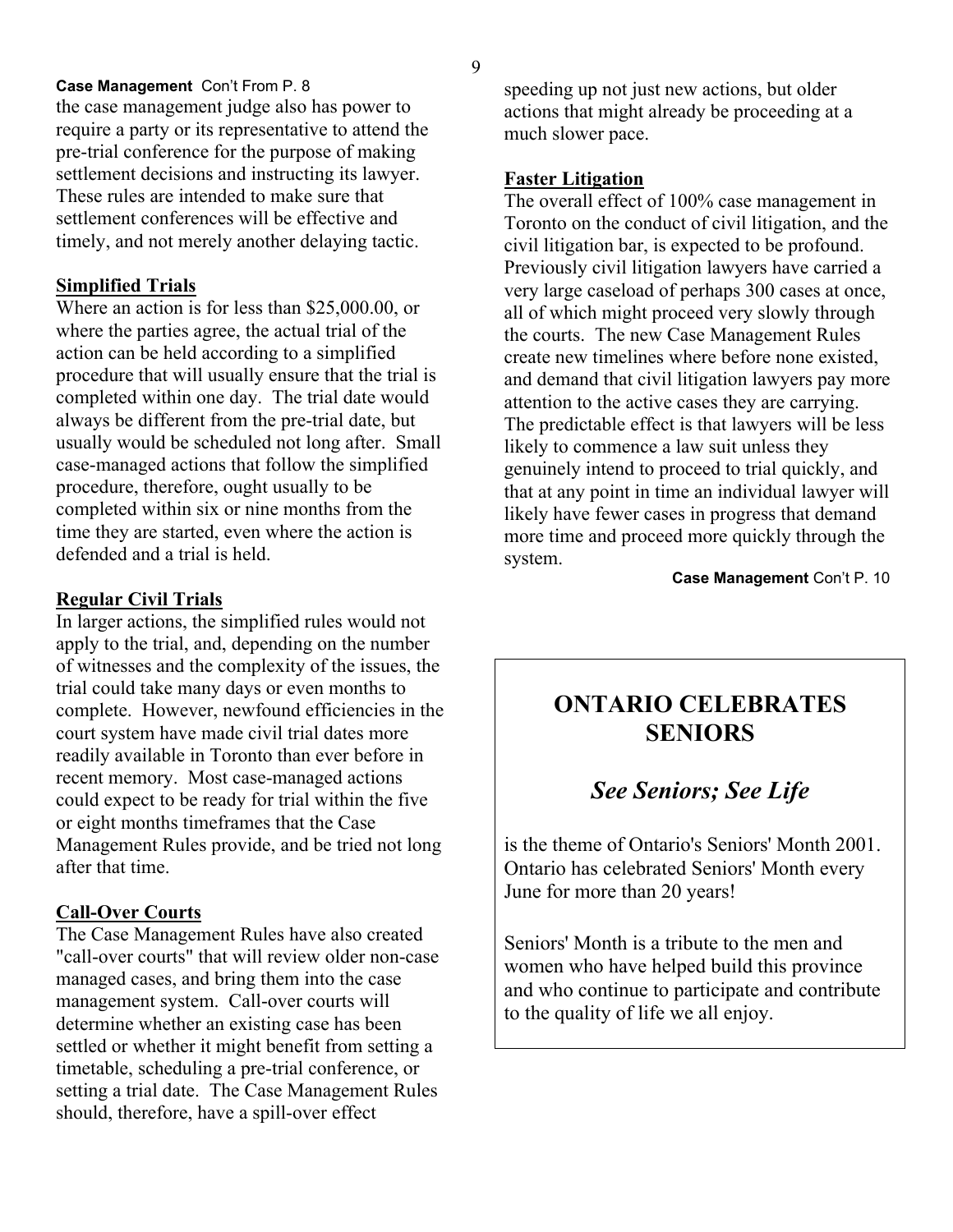#### **Case Management** Con't From P. 9

#### **Accelerated Fees**

Litigants too should expect fundamental changes in the way that civil actions are funded. Previously, a civil litigation lawyer might have been able to accept a smaller retainer to commence an action, and allow greater flexibility to the client in the speed and expense at which the litigation proceeds. However, Case Management Rules virtually demand that the lawyer with responsibility for the case must spend time, and therefore the client's money, towards that case within a short fixed period of time. The necessary result is that those litigants who wish to advance a claim through the court should expect to pay for the full cost of the proceeding fairly quickly as the case proceeds.

The Advocacy Centre for the Elderly is a nonprofit non-share charitable corporation that is funded by Legal Aid Ontario, and does not charge fees for service. It provides legal advice and representation to low-income seniors that ask for its advice in the areas of elder abuse, consent and capacity, long-term care facilities, care homes and other areas of law that it practices. Prospective clients must meet financial eligibility criteria that can be waived in exceptional circumstances.

While it cannot accept every case for every senior, ACE does not charge fees for services and its clients should not suffer from the financial stresses that will accompany Case Management Rules  $*$ 







## *Long-Term Care Facilities in Ontario: The Advocate's Manual (2nd edition)*

The Advocacy Centre for the Elderly is proud to announce the 2nd edition of *Long-Term Care Facilities in Ontario: The Advocate's Manual*. The 500 page  $1<sup>st</sup>$  edition produced in the fall of 1998 has proven to be an excellent resource for residents of long-term care facilities, their families and advocates, and service agencies. The manual includes discussions of the admission process, the costs of long-term care, and the rights of residents.

The 650 page  $2<sup>nd</sup>$  edition has significant changes and additions, including a discussion of in-home services from Community Care Access Centres, the legality of the use of restraints in long-term care facilities, and a discussion of significant recent case law and court decisions in relation to substitute decision making.

10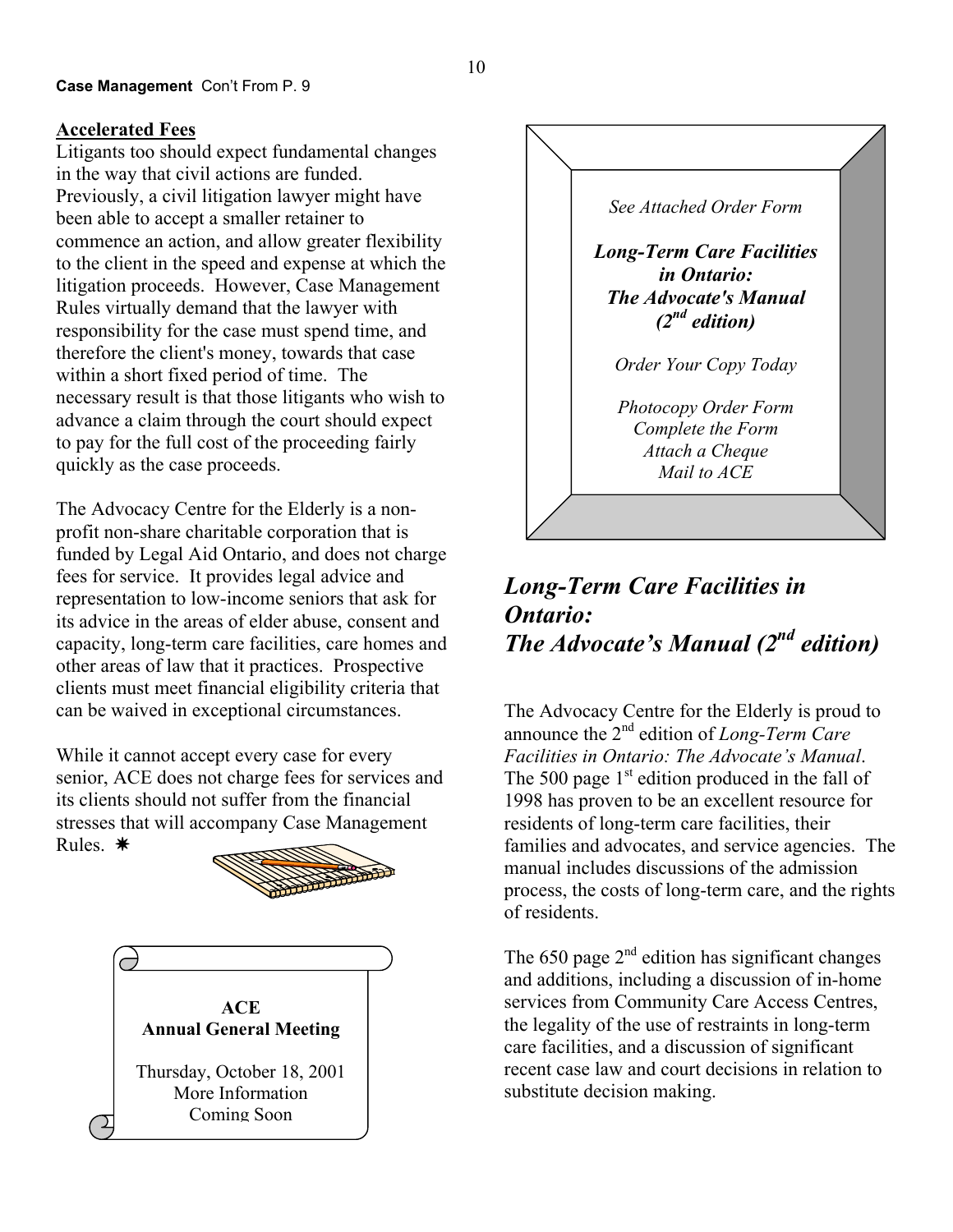## **Long-Term Care Facilities in Ontario:**  The Advocate's Manual (2<sup>nd</sup> edition)



## **ORDER FORM**

Please Print Clearly

Please send me the *Long-Term Care Facilities in Ontario: The Advocate's Manual (2nd edition).* 

| \$75.00 $x$ _____ copies =              |  |                                                                                            |                                                                                                                       |  |
|-----------------------------------------|--|--------------------------------------------------------------------------------------------|-----------------------------------------------------------------------------------------------------------------------|--|
| \$5.00 Shipping & Handling per copy $=$ |  |                                                                                            |                                                                                                                       |  |
| Donation                                |  |                                                                                            | Tax receipts will be issued for donations over \$10.00                                                                |  |
| <b>Total Payment</b>                    |  |                                                                                            | Note: Payment must accompany order.                                                                                   |  |
| Name:                                   |  |                                                                                            |                                                                                                                       |  |
| <i>Organization:</i>                    |  |                                                                                            | <u> 1989 - Johann Johann Stoff, deutscher Stoffen und der Stoffen und der Stoffen und der Stoffen und der Stoffen</u> |  |
| Address:                                |  |                                                                                            | and the control of the control of the control of the control of the control of the control of the control of the      |  |
|                                         |  |                                                                                            |                                                                                                                       |  |
|                                         |  |                                                                                            | $Fax$ :                                                                                                               |  |
| Mail order form and cheque to:          |  | Advocacy Centre for the Elderly<br>2 Carlton Street, Suite 701<br>Toronto, Ontario M5B 1J3 |                                                                                                                       |  |

**For further information call ACE at (416) 598-2656**